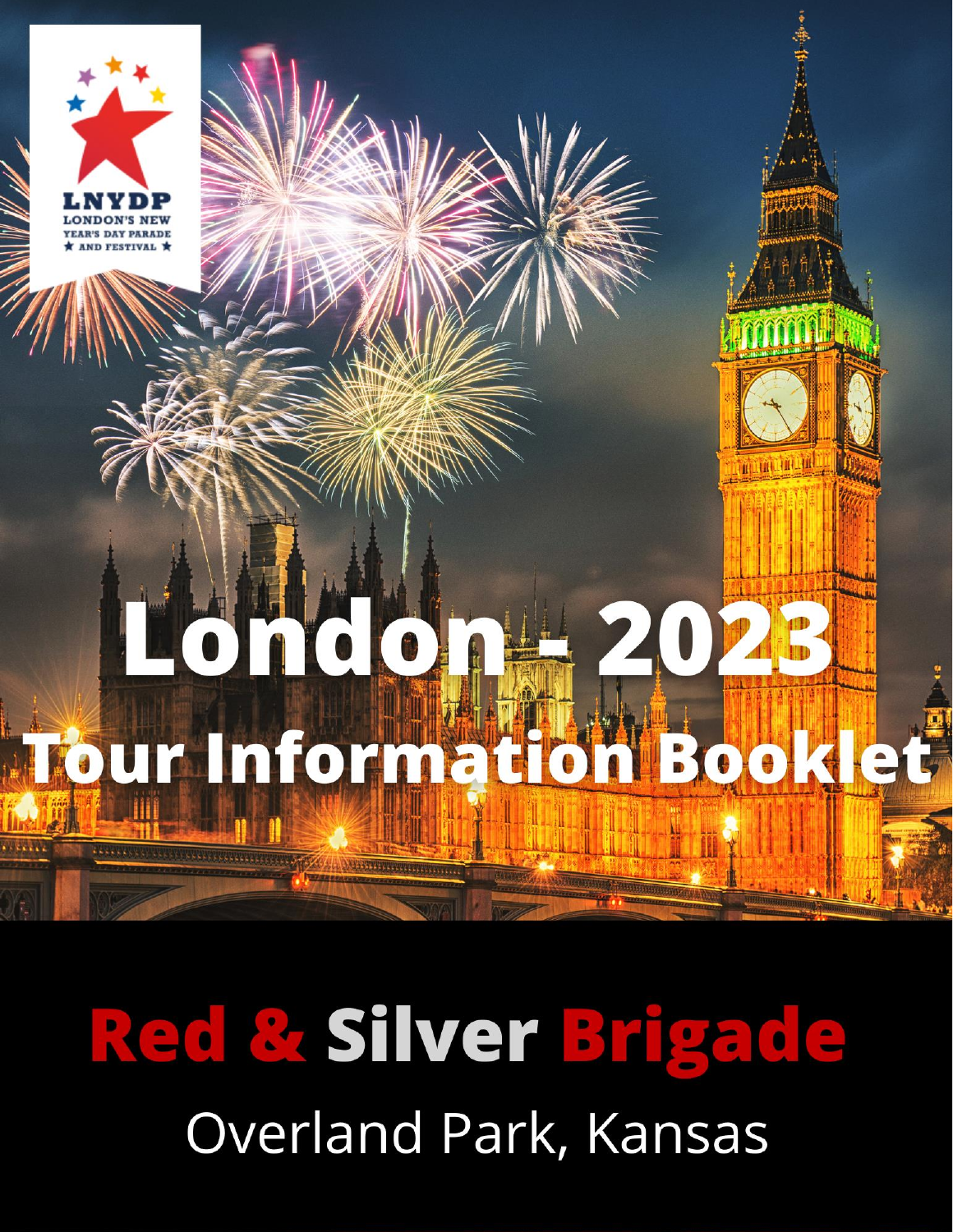ed & Silver Brigade Overland Park, Kansas

## **London -2023**

### **Tour Information Booklet**

Members of the Blue Valley West Band Program frequently have opportunities to travel and perform in festivals, competitions, and special events throughout their high school band experience. At least once every four years, our program seeks to offer a significant travel and performance opportunity to our students. We are pleased to share that during the 2022-2023 school year, Blue Valley West Band members can choose to travel to London, England to perform in the London New Year's Day Parade (LNYDP.)

The decision to offer this performance tour resulted from input obtained from band parents and students through a survey conducted in the Fall of 2021. Subsequently the BVW Band staff sought out invitations for appropriate performance opportunities, and we were beyond thrilled when this very special invitation was presented.

This booklet provides an overview of the planned performance tour to London for the LNYDP to help students and their families make an informed decision as to their participation in this spectacular event and to keep updated with tour information. If you have additional questions, please email our official tour address: red.and.silver.london23@gmail.com.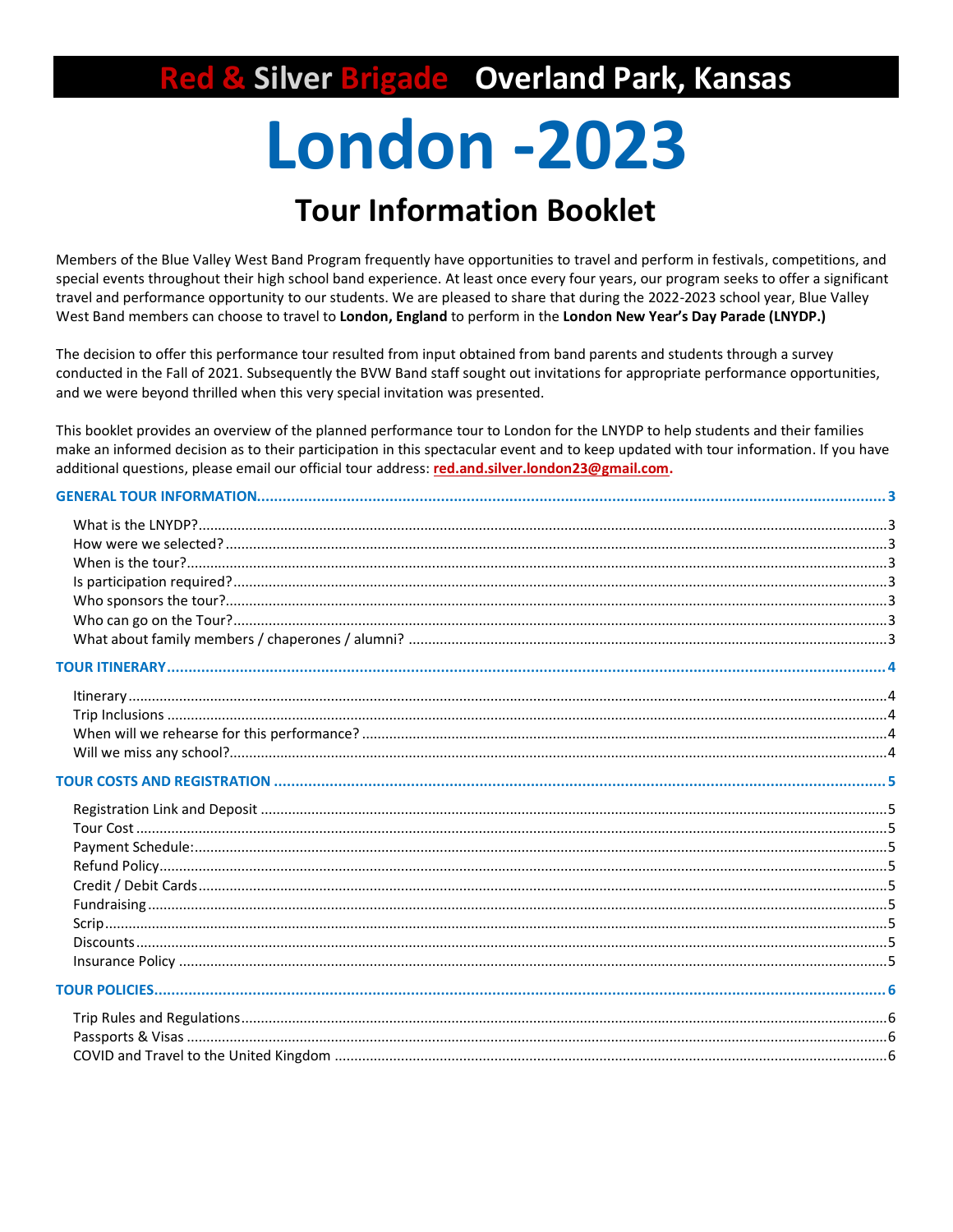#### <span id="page-2-0"></span>**General Tour Information**

<span id="page-2-1"></span>**What is the LNYDP?** Dubbed **"The Greatest Event in the Greatest City in the World,"** the **London New Year's Day Parade** features over 10,000 performers for a live audience of a half-million spectators and a broadcast audience of 600 million people. Performing in the LNYDP and travelling to England provides our students with a once-in-a-lifetime musical, cultural, educational, and social experience.

<span id="page-2-2"></span>**How were we selected?** American high school, college, and university marching bands are unique performing ensembles and are quite popular participants in various international events. The LNYDP constantly seeks outstanding marching bands from the United States. Recommended groups are put before a review committee who then issue invitations. Based on the reputation and record of performance of the Blue Valley West Band Program, we were presented with an invitation. This marks the second time the West Bands have been invited to participate in the London New Year's Day Parade – the first was 2010.

<span id="page-2-3"></span>**When is the tour?** December 27, 2022, through January 3, 2023. See itinerary section for additional details.

<span id="page-2-4"></span>**Is participation required?** *No.* Performance tours are designed to supplement and enhance a student's overall experience in band, but participation is not required to be a member of the band program. That said, the more students that choose to participate, the greater the experience is for all involved! We pledge to help every student interested in participating make that goal a reality!

<span id="page-2-5"></span>**Who sponsors the tour?** Blue Valley Unified School District #229 does not sanction international travel. This is a private performance tour, and we will officially be traveling as the *Red & Silver Brigade from Overland Park, Kansas.*

- **Mr. Justin Love**, who serves as the Director of Bands at Blue Valley West High School, is the tour sponsor.
- **The Blue Valley West Band Boosters** will be coordinating fundraising activities.
- Youth Music of the World, is our travel partner and logistical coordinator.
- **Destination Events** is the United Kingdom based organization which operates the LNYDP.

<span id="page-2-6"></span>**Who can go on the Tour?** *Any student* who is a *member* of the *Blue Valley West High School Band* program and *Color Guard* during the *2022 – 2023* school year is invited to attend. Students currently in band in grades 8-11 may begin registering for the trip in late December 2022. Band students will be considered **Performing Members** of the tour.

<span id="page-2-7"></span>**What about family members / chaperones / alumni?** Family members may also travel as non-performers on the trip. Band staff and parents will also have an opportunity to serve as trip chaperones. Students who graduated from the Blue Valley West Band Program in the class of 2022 may also participate in this performance tour. Family and chaperones will be considered **Non-Performing Members** of the tour.

For the remainder of this document, both **Performing Members** and **Non-Performing Members** will generally be referred to as **Tour Participants.**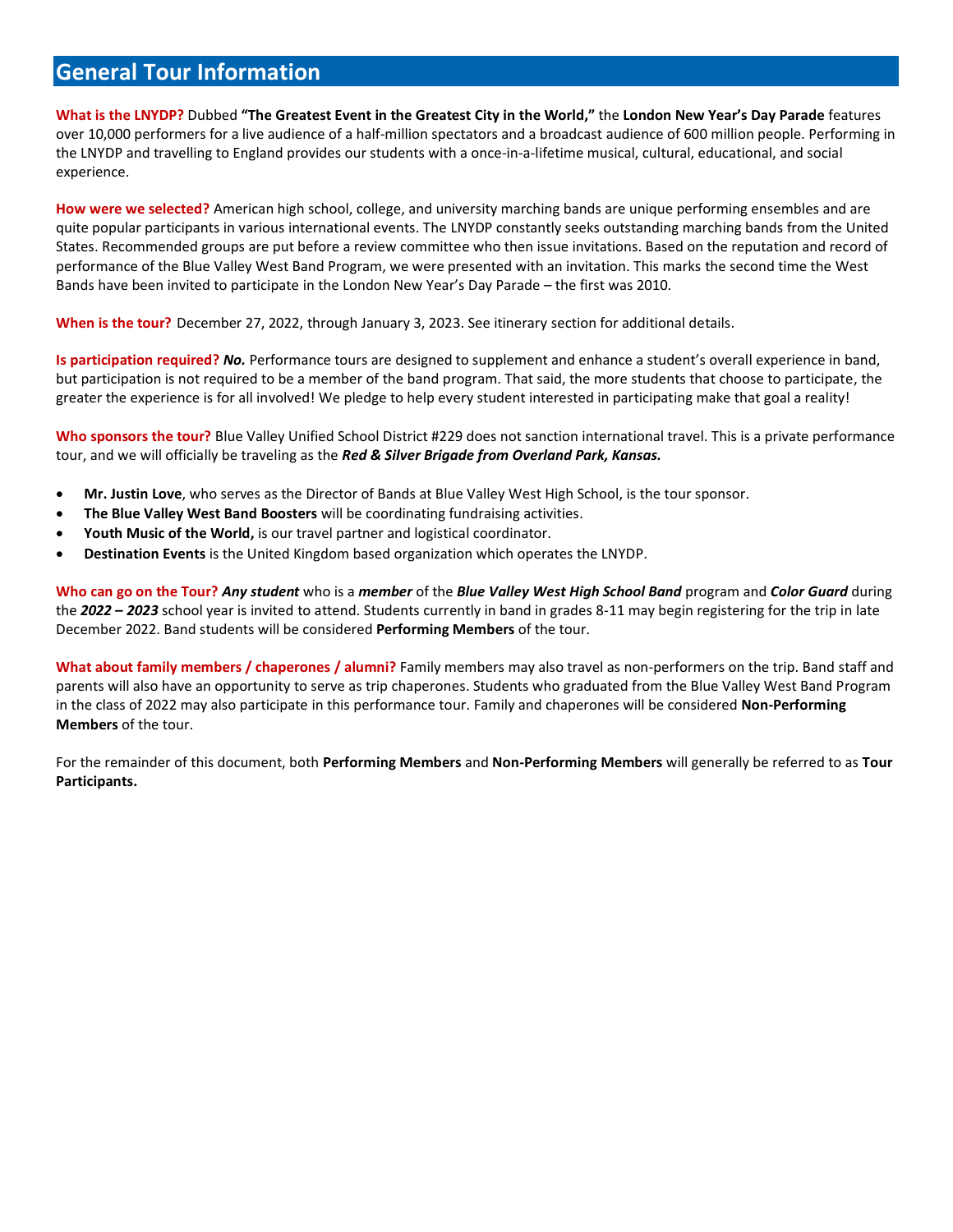#### <span id="page-3-0"></span>**Tour Itinerary**

<span id="page-3-1"></span>**Itinerary**: Our detailed itinerary will be developed over the coming months. Below is a glimpse of the activities and performances planned for our trip.

- December 27, 2022 depart Kansas City International Airport for London, England
- December 31, 2022 New Year's Eve Celebration in our London hotel
- January 1, 2023 Perform in the 37<sup>th</sup> annual London New Year's Day Parade
- TBA Perform in a Gala Concert as part of the London New Year's Day Parade and Festival in Cadogan Hall, home of the Royal Philharmonic Orchestra
- Sight-seeing tours of London including:
	- o Tour of London's West End and City by motor coach with a professional guide
	- o Tour of the Tower of London and the Crown Jewels
	- o Boat trip on the River Thames
	- o Tour of Windsor and Windsor Castle
	- o Tour of Oxford and Oxford University
	- o Walking tours of the LNYDP Route, Southbank, and "The Rock and Roll Capital of the World"
	- o Possible rehearsal visit with the Royal Air Force Band
- January 3, 2023 Return flight to Kansas City International Airport
- All sight-seeing events include a professional tour guide and / or specially curated mp3 players with historical information about the tour

<span id="page-3-2"></span>**Trip Inclusions**: Tour packages for all tour participants includes:

- Round-trip airfare from Kansas City to London, England
- 6 nights accommodations in a central London hotel (3-4 star rated hotel)
- Transport of all instruments and equipment to and from London
- 1 checked bag
- Daily buffet breakfast in our hotel
- 3 dinners in our hotel plus a meal card useable in a wide range of restaurants and pubs in London
- Pizza party on New Year's Eve
- Sack lunch on parade day for performers
- Coach transportation to and from all tours and performances
- Priority booking for the grandstand for non-performers at the parade and tickets to our gala concert
- Special souvenirs from the trip for parade and tour participants
- Tour assistant for the duration of our tour
- Comprehensive **[trip insurance policy](https://drive.google.com/file/d/14PnS6zDSfleaWF_vLEaBMkzQdWVEDRu8/view?usp=sharing)** click the link to view the policy

<span id="page-3-3"></span>**When will we rehearse for this performance?** The music and parade choreography performed in London will be part of our marching and concert performances during the Fall of 2022. There will be some tour participant only rehearsals during late November and December for final preparations. Prior to departure there will be an instrument and equipment drop-off day.

<span id="page-3-4"></span>**Will we miss any school?** Our return flight is scheduled to arrive on January 3, 2023. We will miss the first day of classes of the Spring Semester of 2023.

**We would like to extend our trip. How do we do this?** Our tour host provides an option to pay for a "Land Only" package. Flights to and from the United Kingdom would be your responsibility. At this time we are not 100% certain if we can offer the Land Only package due to the unique situation with COVID and travel constraints. During registration you may indicate an interest in this plan. If there is sufficient interest in a Land Only Package that will not significantly impact the costs for our tour then the difference will be taken off of your final payments.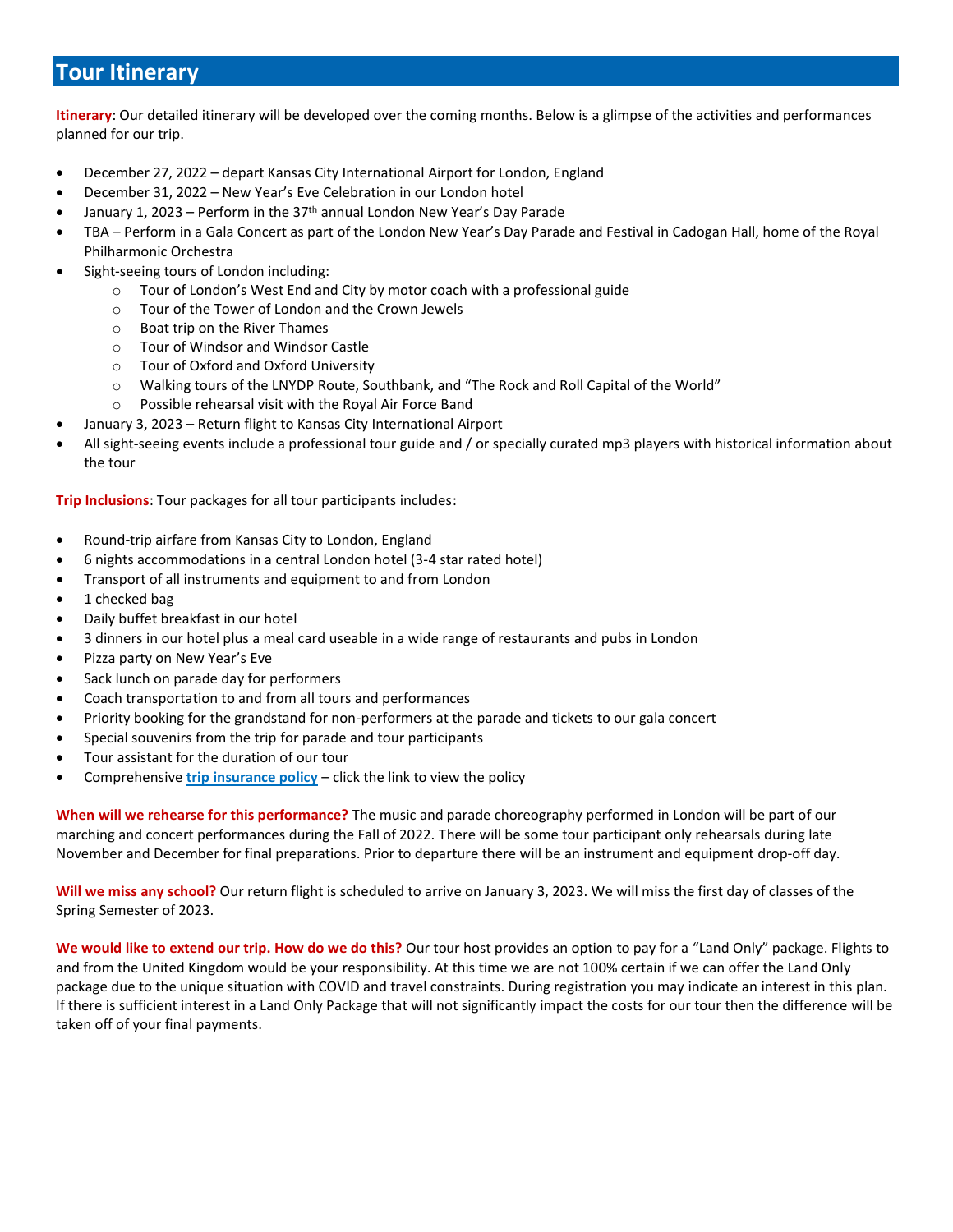#### <span id="page-4-0"></span>**Tour Costs and Registration**

<span id="page-4-1"></span>**Registration Link and Deposit**: Registration sign-up and payment options will become available on **January 5, 2022**. A *deposit of \$200 per participant* is required to register for the tour. Registration is due *January 15, 2022.*

Performing members and non-performing members may continue to register after January 15, however the total deposit owed will be adjusted upwards to the current minimum total payments owed at time of registration.

<span id="page-4-2"></span>**Tour Cost**: As of *12/1/2021* the estimated cost of participation in the tour will be between *\$3600 and \$3800* per participant. Tour costs will be locked within that range. Final tour package costs are dependent on the following:

- Cost of airfare at time of booking
- Valuation of the US Dollar relative to the Pound Sterling at time of initial deposit

<span id="page-4-3"></span>**Payment Schedule:** Participants are encouraged to make regular payments to spread costs out over time. The *Minimum Total Payments* is the minimum amount that **MUST** be in each tour participant's account by the specified date. Accounts that are not current by the payment date will be dropped from the tour minus applicable fees under the refund policy.

|                                        | <b>Suggested Payment</b> | <b>Minimum Total Payments</b> |
|----------------------------------------|--------------------------|-------------------------------|
| January 15, 2022 - Registration Due    | \$200                    | \$200                         |
| February 15, 2022                      | \$350                    |                               |
| March 15, 2022                         | \$350                    | \$600                         |
| April 15, 2022                         | \$350                    |                               |
| May 15, 2022                           | \$350                    |                               |
| June 1, 2022 - Fundraising Applied     | \$350                    | \$1000                        |
| July 1, 2022                           | \$350                    |                               |
| August 1, 2022                         | \$350                    |                               |
| September 1, 2022                      | \$350                    | \$1800                        |
| October 1, 2022                        | \$350                    |                               |
| November 1, 2022 - Fundraising Applied | \$350                    | <b>Remaining balance</b>      |
| <b>Total Payments</b>                  | \$3700                   | \$3700                        |

<span id="page-4-4"></span>**Refund Policy**: Refunds for cancellation are provided on the following schedule:

- On or before *February 22, 2022*: All payments less \$100.
- On or before *May 1, 2022*: All payments less \$100.
- After May 1, 2022: No refund except for reimbursement under cancellation terms of the insurance policy.

<span id="page-4-5"></span>**Credit / Debit Cards**: You may pay deposits using a credit / debit card through Venmo.

<span id="page-4-6"></span>**Fundraising**: An aggressive fundraising campaign will be held throughout the spring and summer open to current band students in grades 8-11. Fundraising earnings for both individual and full group cost reductions will be applied on June 1 and November 1 (prior to the final payment.) Fundraising activities may include, but are not limited to:

| <b>Sponsorship Letter Drive</b> | <b>Mattress Sale</b>      | <b>Program Ad Drive</b> |
|---------------------------------|---------------------------|-------------------------|
| <b>Grocery Sacking</b>          | <b>Rent a Band Member</b> | Practice-o-thon         |

<span id="page-4-7"></span>**Scrip**: Trip participants can utilize the BVW Band Booster Scrip Program to earn funds as well. Tour participants can request excess scrip earnings from their accounts to be applied to any tour participant payments.

<span id="page-4-8"></span>**Discounts**: It is not possible to offer discounts or reduced package costs for families with multiple tour participants. Non-performing packages are the same cost as performing tour packages.

<span id="page-4-9"></span>**Insurance Policy**: Included in the tour package cost is a comprehensive trip insurance policy. Most importantly it provides full refunds in case of cancellation due to quarantine prior to or during the trip. Copies of the Insurance Policy can be provided upon request.